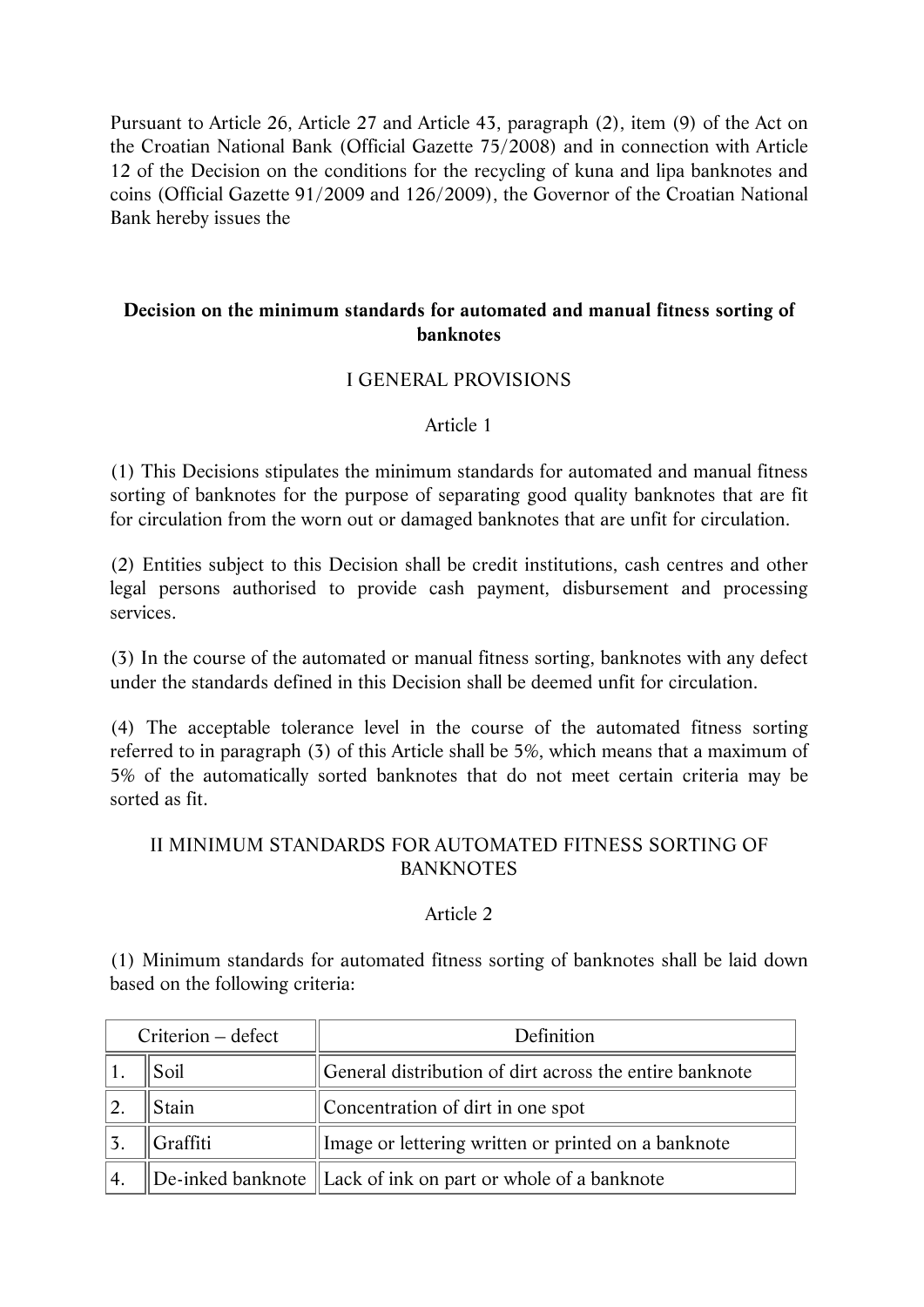| 5.  | Tear            | Banknote with lengthwise, crosswise or diagonal tears                   |  |
|-----|-----------------|-------------------------------------------------------------------------|--|
| 6.  | Hole            | Banknote with one or more holes of a specific area                      |  |
| 7.  | Mutilation      | Banknote with a part missing along at least one edge                    |  |
| 8.  | Repairs         | Parts of one or more banknotes joined together by tape or<br>glue, etc. |  |
| 9.  | Crumples        | Multiple banknote folds                                                 |  |
| 10. | Limpness        | Structural deterioration resulting in a lack of stiffness               |  |
| 11. | Folded banknote | Folded banknote parts                                                   |  |
| 12. | Folded corner   | Banknotes with corner folds of a certain length or width                |  |

### Article 3

# (1) Soil

Banknote soiling is determined by the level of dirt which increases the measured optical density of the banknote. The following table specifies the permitted level of banknote soiling as the maximum measured optical density of each banknote denomination in order for the banknote to still be deemed fit for circulation.

| Denomination,<br>issue             | Maximum density increase for<br>the banknote to still be deemed<br>fit for circulation | Measuring filter |
|------------------------------------|----------------------------------------------------------------------------------------|------------------|
| 1,000,<br><b>HRK</b><br>1993 issue | 0.05                                                                                   | Purple (Magenta) |
| HRK 500, 1993<br>issue             | 0.07                                                                                   | Purple (Magenta) |
| HRK 200, 2002<br>issue             | 0.12                                                                                   | Purple (Magenta) |
| HRK 100, 2002<br>issue             | 0.12                                                                                   | Purple (Magenta) |
| HRK 50, 2002<br>issue              | 0.11                                                                                   | Purple (Magenta) |
| HRK 20, 2001<br>issue              | 0.12                                                                                   | Purple (Magenta) |
| HRK 10, 2001<br>issue              | 0.12                                                                                   | Purple (Magenta) |
| HRK 10, 2004                       | 0.12                                                                                   | Purple (Magenta) |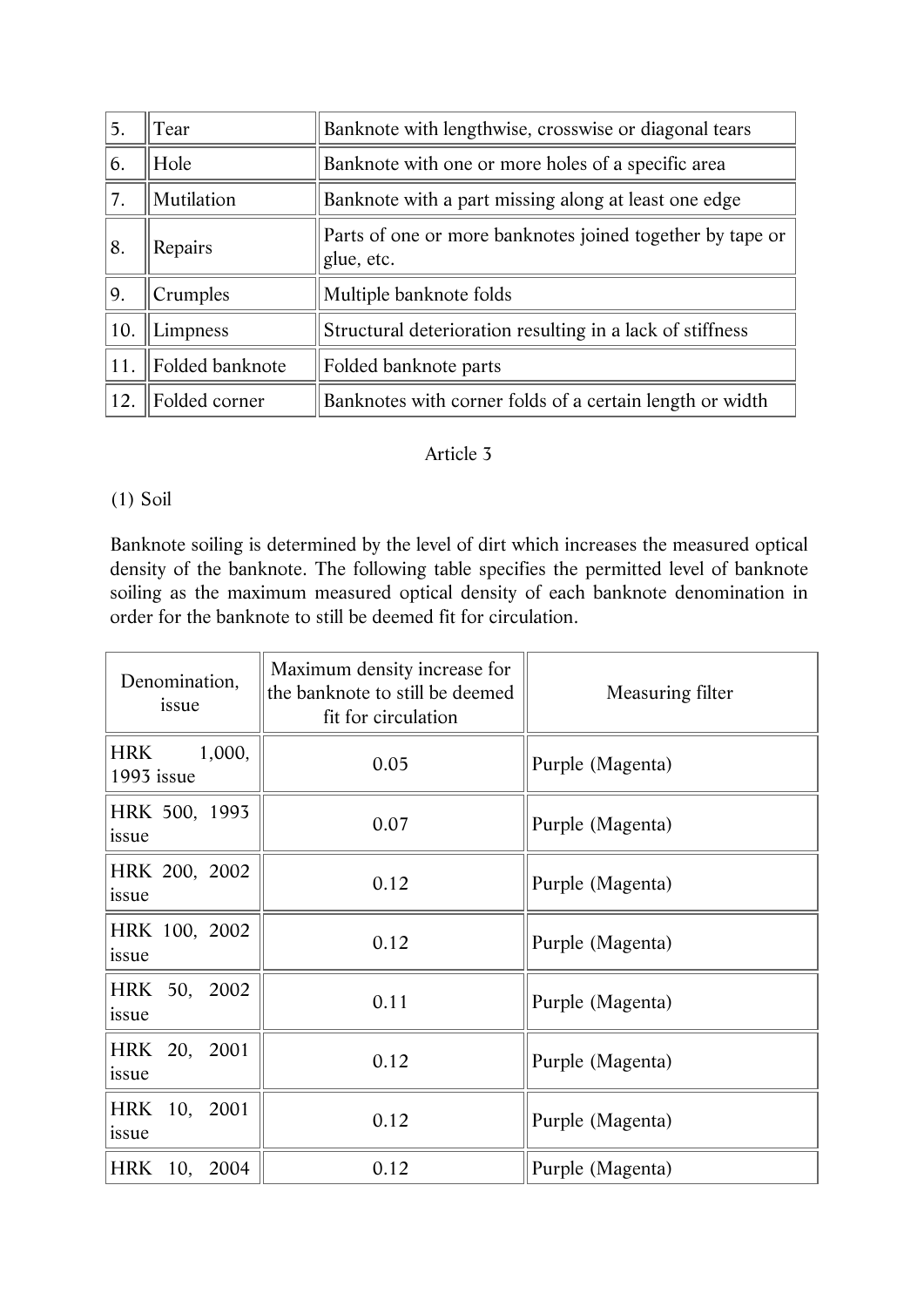| $ $ issue                                            |      |                              |
|------------------------------------------------------|------|------------------------------|
| <b>HRK</b><br>5 <sub>0</sub><br>2001<br><i>s</i> sue | 0.05 | $\parallel$ Purple (Magenta) |

Banknotes not meeting these criteria, i.e. whose optical density is higher than the maximum permitted optical density for individual denomination shall be sorted out as unfit and as worn out. The spectrofotometric measurements of the optical density of reference banknotes shall be based on the following criteria:

- Standard for optical density measurements: ISO 5-3/4
- Standard for the filters: DIN 16536
- Absolute measurements: standard calibration/white tile
- Polarisation filter: on
- Aperture: 3 mm
- Illumination: D65/2°
- Background: white paper 1.90 mm.

The measured optical density increase of a banknote shall be the highest permitted level of soil measured as the average of four measurement points on the front of the banknote, in the non-printed area, excluding the area of the watermark.

# (2) Stain

Banknotes with a concentration of dirt in one spot covering at least 9mm by 9 mm in the non-printed area or at least 15mm by 15 mm in the printed area shall be unfit and shall be sorted out as damaged banknotes.

(3) Graffiti

Banknotes on which an image or lettering is written or printed and can be detected by image detectors shall be sorted out as damaged banknotes.

(4) De-inked banknotes

De-inked banknotes are banknotes with reduced colour quality as a result of being washed or subjected to aggressive chemical agents. These banknotes shall be unfit. Deinked banknotes can be detected by image detectors or UV detectors and shall be sorted out as damaged banknotes.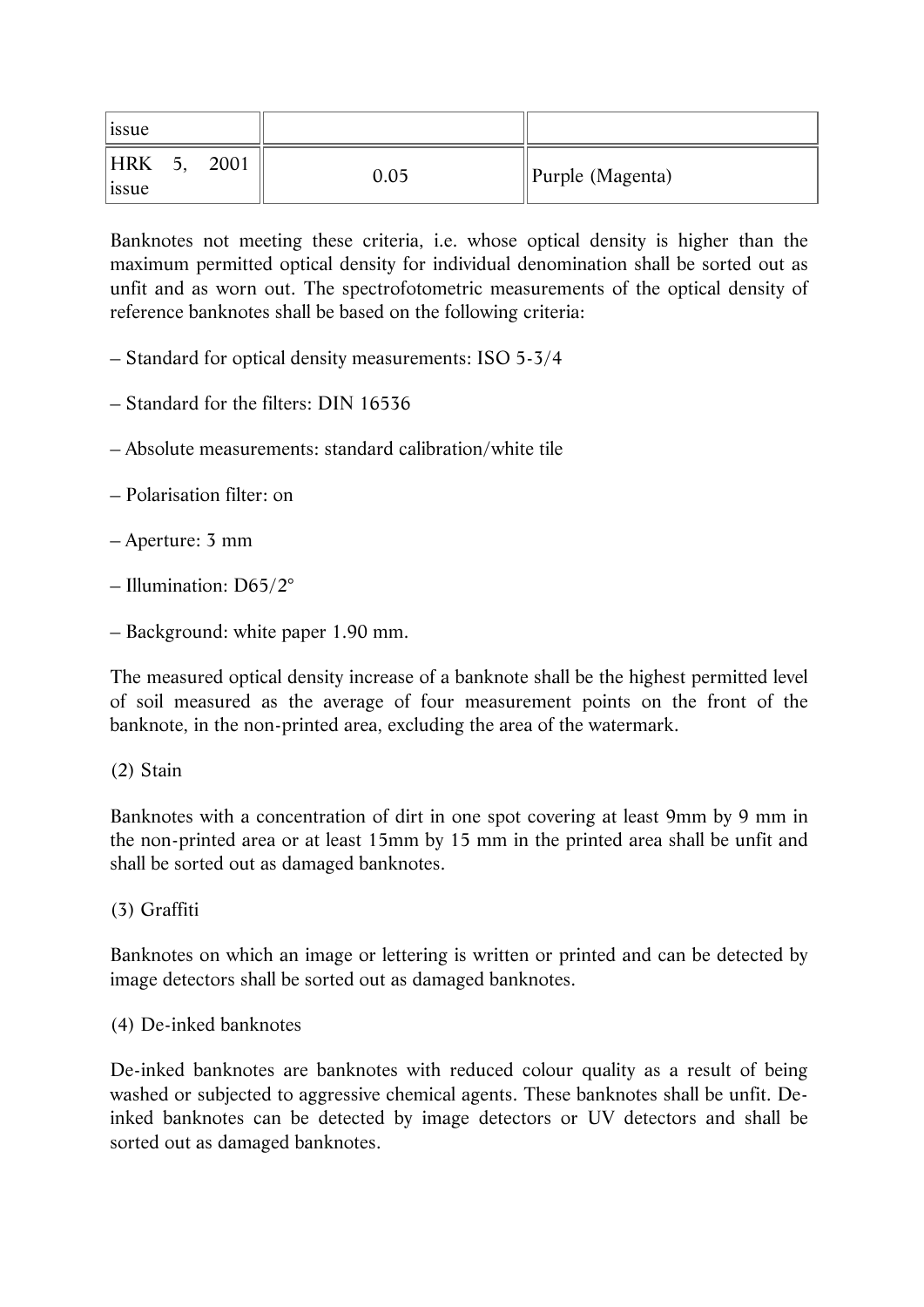(5) Tear

Banknotes with tears which are open and are not partly or fully covered by the transport belts of the banknote processing machine shall be unfit and shall be sorted out as damaged banknotes if the size of the tear is greater than indicated in the table below:

| Direction  |                  | Width   Length    |
|------------|------------------|-------------------|
| Vertical   | $4 \text{ mm}$   | $\parallel$ 8 mm  |
| Horizontal | $\parallel$ 4 mm | $\parallel$ 15 mm |
| Diagonal   | 4 mm             | 18 mm             |

The diagonal tear is measured by drawing a straight line from the peak of the tear to the edge of the banknote where the tear begins.

### (6) Hole

Banknotes with one or more holes which are not partly of fully covered by the transport belts of the banknote processing machine shall be unfit if the area of the hole is greater than 10 mm². Such banknotes shall be sorted out as unfit.

### (7) Mutilation

Banknotes with edge lengths reduced by 6 mm or more or edge widths reduced by 5 mm or more relative to the defined banknote dimensions shall be unfit and shall be sorted out as damaged.

#### (8) Repairs

A repaired banknote is a banknote created by joining together parts of the same banknote with tape, glue, etc. A banknote with tape covering an area greater than 10 mm by 40 mm and which is more than 50 micrometer thick shall be unfit and shall be sorted out as damaged.

#### (9) Crumples

Crumpled banknotes are banknotes with multiple crumples whose paper stiffness is reduced. Such banknotes shall be unfit and shall be sorted out as damaged.

#### (10) Limpness

Limp banknotes are banknotes whose paper structure is damaged which results in the lack of its stiffness. Such banknotes shall be unfit and shall be sorted out as worn out.

(11) Fold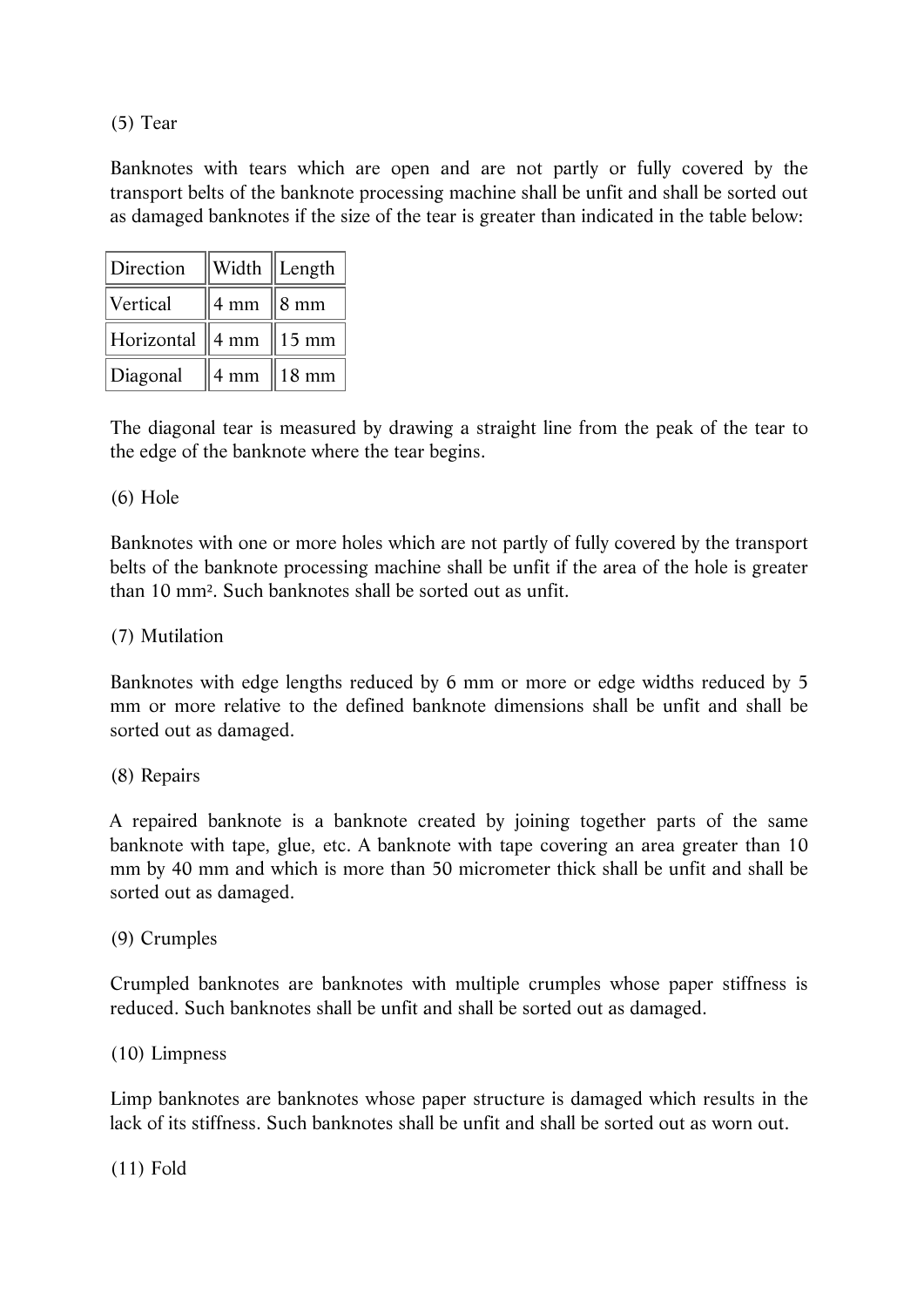Folded banknotes are banknotes whose length is reduced by more than 6 mm or whose width is reduced by more than 5 mm due to folds. Such banknotes shall be unfit and shall be sorted out as worn out.

## (12) Folded corner

Banknotes with a folded corner with an area of more than130 mm² and a minimum length of the smaller edge greater than 10 mm shall be unfit and shall be sorted out as damaged.

# III MINIMUM STANDARDS FOR MANUAL FITNESS SORTING OF BANKNOTES

# Article 4

(1) Manual fitness sorting is the fitness checking of each individual banknote. Manual fitness sorting may be carried out by trained staff members who have completed the training for manual banknote processing.

(2) In the course of manual fitness sorting of banknotes, banknotes with any defects as set out in paragraph (4) of this Article or with visually noticeable defects in one of the security features shall be unfit and shall be sorted out as worn out or damaged.

(3) Folded banknotes and banknotes with folded corners may be manually unfolded and, where possible, sorted as fit.

(4) Minimum standards for manual fitness sorting of banknotes shall be laid down on the basis of the following criteria:

| Criterion – defect |                   | Description                                                                |  |  |
|--------------------|-------------------|----------------------------------------------------------------------------|--|--|
| 1.                 | Soil              | noticeable distribution of dirt across<br>Visually<br>the<br>banknote      |  |  |
| 2.                 | Stain             | Visually noticeable concentration of dirt in one place                     |  |  |
| 3.                 | Graffiti          | Visually noticeable image or lettering written or printed<br>on a banknote |  |  |
| 4.                 | De-inked banknote | Visually noticeable lack of ink on part or whole of the<br>banknote        |  |  |
| 5.                 | Tear              | Banknote with at least one tear at the edge                                |  |  |
| 6.                 | Hole              | Banknote with at least one visually noticeable hole                        |  |  |
| 7.                 | Mutilation        | Banknote with a part or parts missing along at least one<br>edge           |  |  |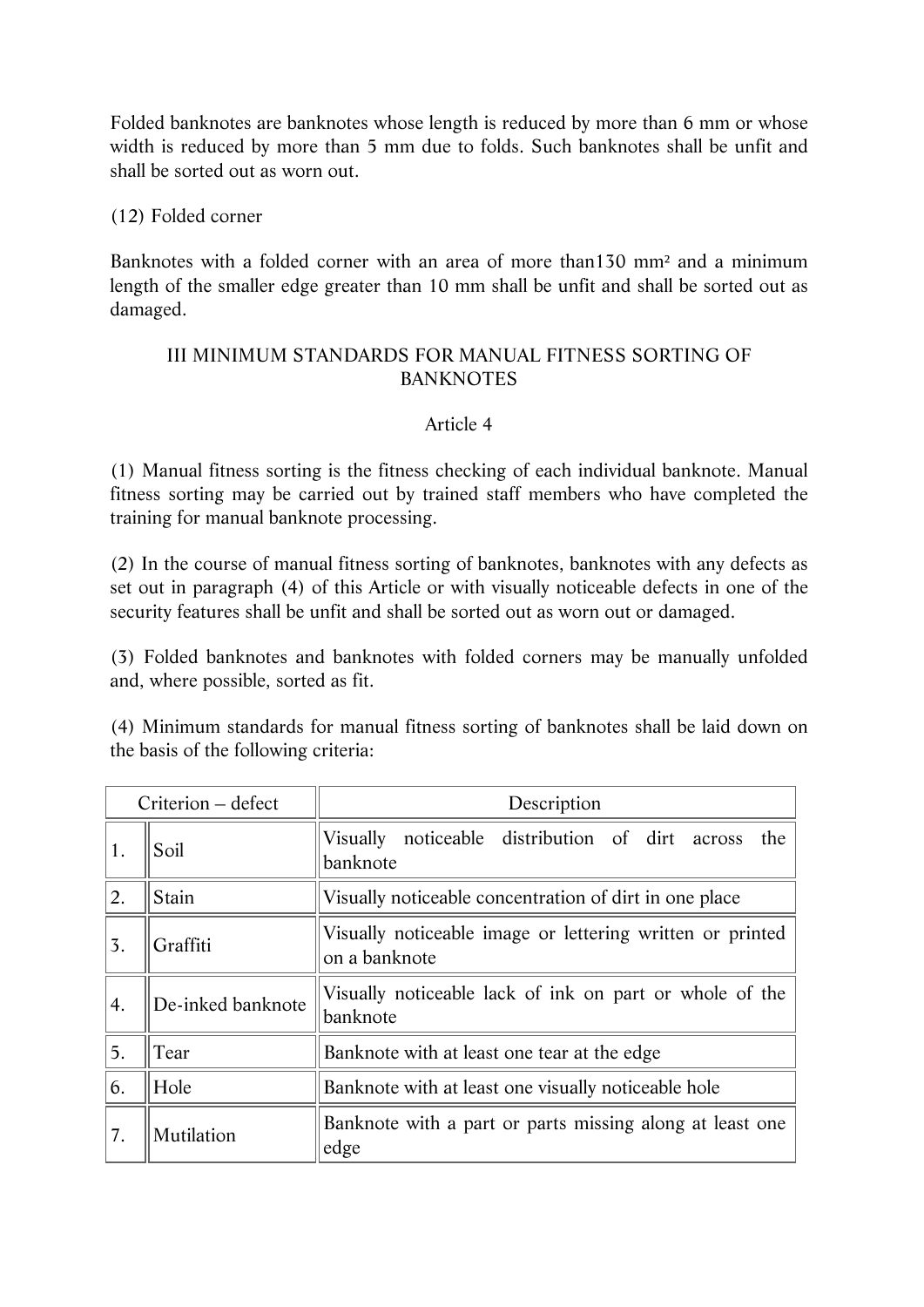| 8.  | Repairs         | Parts of a banknote joined together by tape, glue, etc.                     |  |  |
|-----|-----------------|-----------------------------------------------------------------------------|--|--|
| 9.  | Crumples        | Banknote with multiple folds that strongly affect its visual<br>appearance  |  |  |
| 10. | Limpness        | Banknote with structural paper damage resulting in the<br>lack of stiffness |  |  |
| 11. | Folded banknote | Banknote that is folded, including a banknote that cannot<br>be unfolded    |  |  |
| 12. | Folded corner   | Banknote with at least one clearly noticeable folded<br>corner              |  |  |

# IV TRANSITIONAL AND FINAL PROVISIONS

### Article 5

The entities subject to this Decision shall bring their operation in compliance with the provisions of this Decision until 1 December 2012.

# Article 6

(1) Until the expiry of the deadline for compliance laid down in Article 5 of this Decision the permitted banknote soiling level shall be determined by the level of dirt which increases optical density and decreases reflectance in the manner set out in this Article.

(2) The permitted banknote soiling level for the banknote to still be deemed as fit for circulation shall be as follows:

| Denomination,<br>issue   | Maximum density difference<br>between limit sample and new<br>banknote | Minimum reflectance to be<br>exhibited by limit sample $(\%)$ |
|--------------------------|------------------------------------------------------------------------|---------------------------------------------------------------|
| HRK 1,000, 1993<br>issue | 0.03                                                                   | 93                                                            |
| HRK 500, 1993<br>issue   | 0.03                                                                   | 93                                                            |
| HRK 200, 2002<br>issue   | 0.07                                                                   | 84                                                            |
| HRK 100, 2002<br>issue   | 0.07                                                                   | 84                                                            |
| HRK 50,<br>2002<br>issue | 0.07                                                                   | 84                                                            |